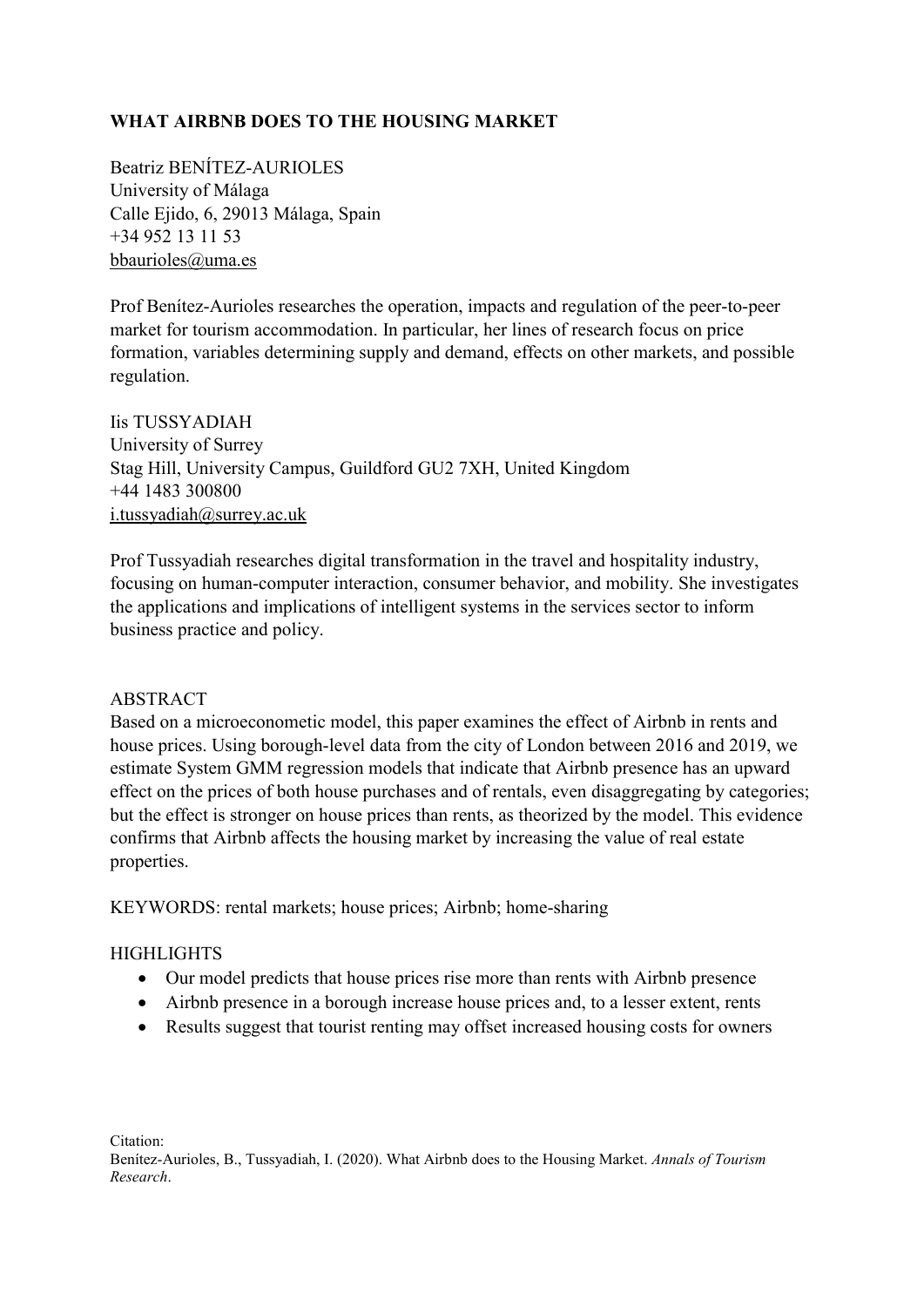#### **WHAT AIRBNB DOES TO THE HOUSING MARKET**

The proliferation of Internet-supported peer-to-peer platforms such as Airbnb has raised the interest of researchers due to their impact on the traditional markets (Einav, Farronato, & Levin, 2016). On the demand side, a clear segmentation can be assumed insofar as tourists are different from residents—the former demand short-term accommodation, the latter want long-term rentals or mortgages. As for supply, the profitability of short-term rentals (intended to meet tourists' demand) is higher than that of long-term rentals (for residents), which would cause property owners to redirect their supply towards the tourist market, ultimately raising rental prices and sometimes displacing residents from city centers to peripheries.

There are working papers that try to evaluate the impact of the growth of Airbnb on the housing market in different cities using econometric techniques. For example, Coyle and Yeung (2016) estimate that the arrival of Airbnb might be positively correlated with an index of housing rentals in London, but not in Berlin, and a joint analysis of both cities results in an insignificant correlation. In a similar vein, Segú (2018) concludes that Airbnb is responsible for a 4% increase in rents in Barcelona. Amongst the rare empirical research on the topic, Horn and Merante (2017) estimates that Airbnb's activity has caused a reduction in the supply of housing available for potential residents in Boston, and an increase in rents. They assert that if the growth detected in Airbnb supply up to 2015 were to be maintained, the average monthly rent in Boston in 2019 would be \$178 higher than that without Airbnb.

This study investigates the impact of Airbnb on housing and rental prices. The model proposed is based on Barron, Kung, and Proserpio (2018)'s for segmented housing markets (short- and long-term lets). The central tenet is that a home cannot be alternatively rented in one another market, because of the lease length (whether it is above or below six months) and the corresponding tenant's rights. Each landlord, assumed absent from their home, owns 1 unit of housing and allocates it to either market, taking prices as given. There is a total of *H*=*S*+*L* units of housing—hence, of hosts. The rental rate for short-term leases is *Q,* which is exogenous—because these homes are used by tourists, and thus compete internationally. The unit profit for hosts renting short-term is  $Q$ −*c*−*ε*, where *c* is a cost that originates from the lack of development in this sector and is equal for everyone; and  $\varepsilon \in (-\infty, +\infty)$ . is an unobservable individual-level taste parameter following a cumulative density function *f*.

Supposing long-term housing is traded at rate *R*, every host for which *Q*−*c*−*ε*>*R* will join the short-term housing market, and the share of short-term owners will be *f*(*Q*−*R*−*c*). The rental rate (and profit) from long-term renting is

$$
R = r([1 - f(Q - R - c)]H),
$$
\n(1)

which is a function *r* of [1−*f*(*Q*−*R*−*c*)]*H* with *r*'<0, since equilibrium price decreases with supply.

The purchase price of housing is its total value in the future, considering its two possible uses—short- and long-term renting,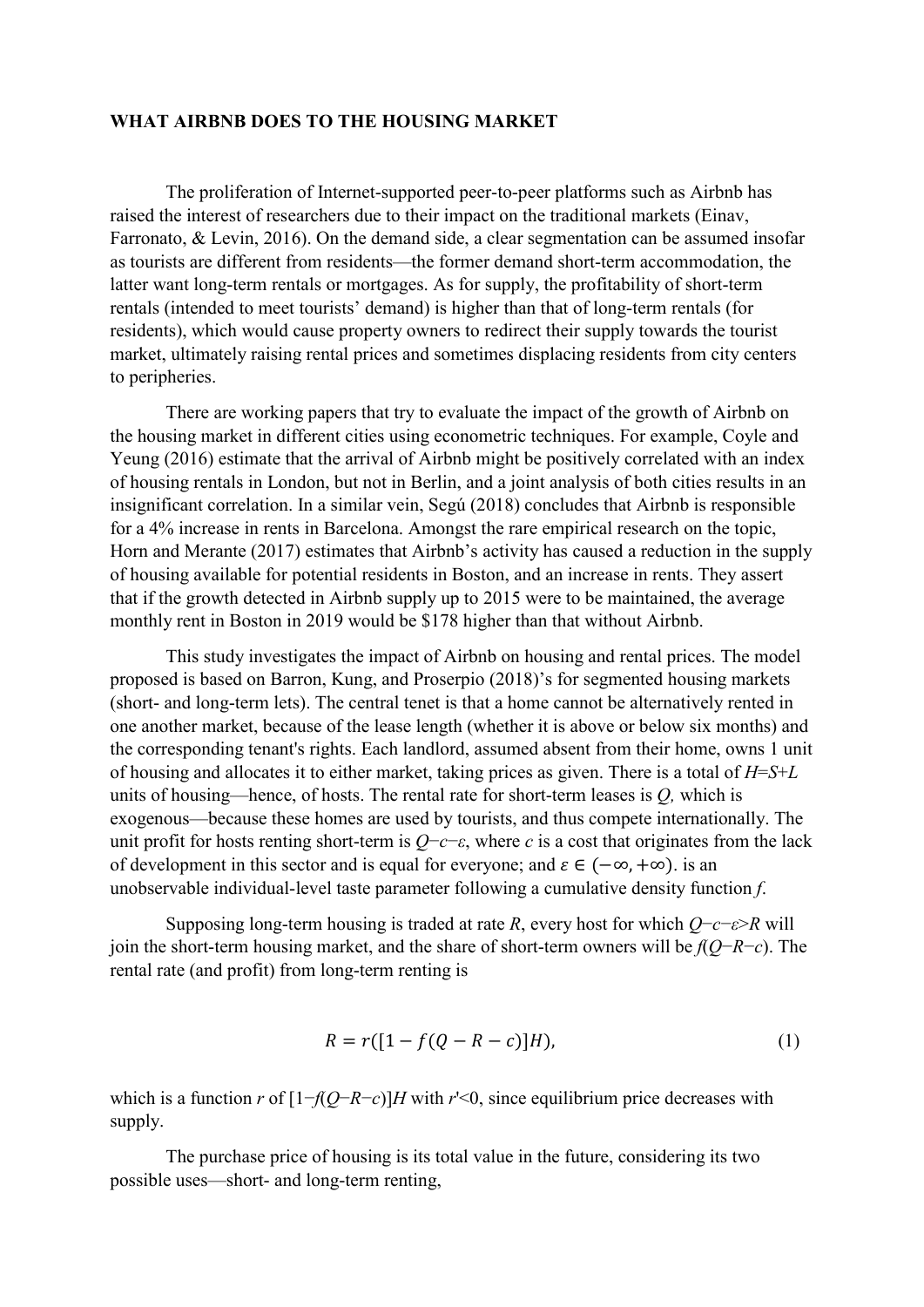$$
P = \sum_{t=0}^{\infty} \delta^t \mathbb{E}[R + \max\{0, Q - R - c - \varepsilon\}]
$$
 (2)

where  $\delta \in (0, 1)$  is a discount factor. Rewriting (2) as:

$$
P = \frac{1}{1-\delta} [R + \mathbb{E}[Q - R - c - \varepsilon] \varepsilon < Q - R - c] \cdot f(Q - R - c)],\tag{3}
$$

we define

$$
g \equiv \mathbb{E}[Q - R - c - \varepsilon | \varepsilon < Q - R - c] \cdot f(Q - R - c)] \tag{4}
$$

which grows in *Q*−*R*−*c*. Now, we want to obtain  $\frac{\partial R}{\partial c}$  and  $\frac{\partial P}{\partial c}$  to value the effect of the emergence of a home-sharing platform (i.e. a reduction in *c*). Let us recall  $R = R(L)$  where  $L = H(1 - f(y))$ , and define  $y \equiv Q - R - c$ . Writing  $H(1 - f(y))$  as  $(H - Hf(y))$ , we have that:

$$
\frac{\partial R}{\partial c} = \frac{\partial r(H - Hf(y))}{\partial c} = r' \frac{\partial}{\partial c} (H - Hf(y)) = -r' Hf'(y) \frac{\partial y}{\partial c}
$$
(5)

because *Q* does not depend on *c*. Then,

$$
\frac{\partial y}{\partial c} = \frac{\partial}{\partial c} (Q - R - c) = -\frac{\partial R}{\partial c} - 1 \tag{6}
$$

Replacing (6) in equation (5),

$$
\frac{\partial R}{\partial c} = -r'Hf'(y)\left(-\frac{\partial R}{\partial c} - 1\right) \tag{7}
$$

developing the sum,

$$
\frac{\partial R}{\partial c} = r'Hf'(y)\frac{\partial R}{\partial c} + r'Hf'(y) \tag{8}
$$

subtracting  $r' H f'(y)$  from both sides,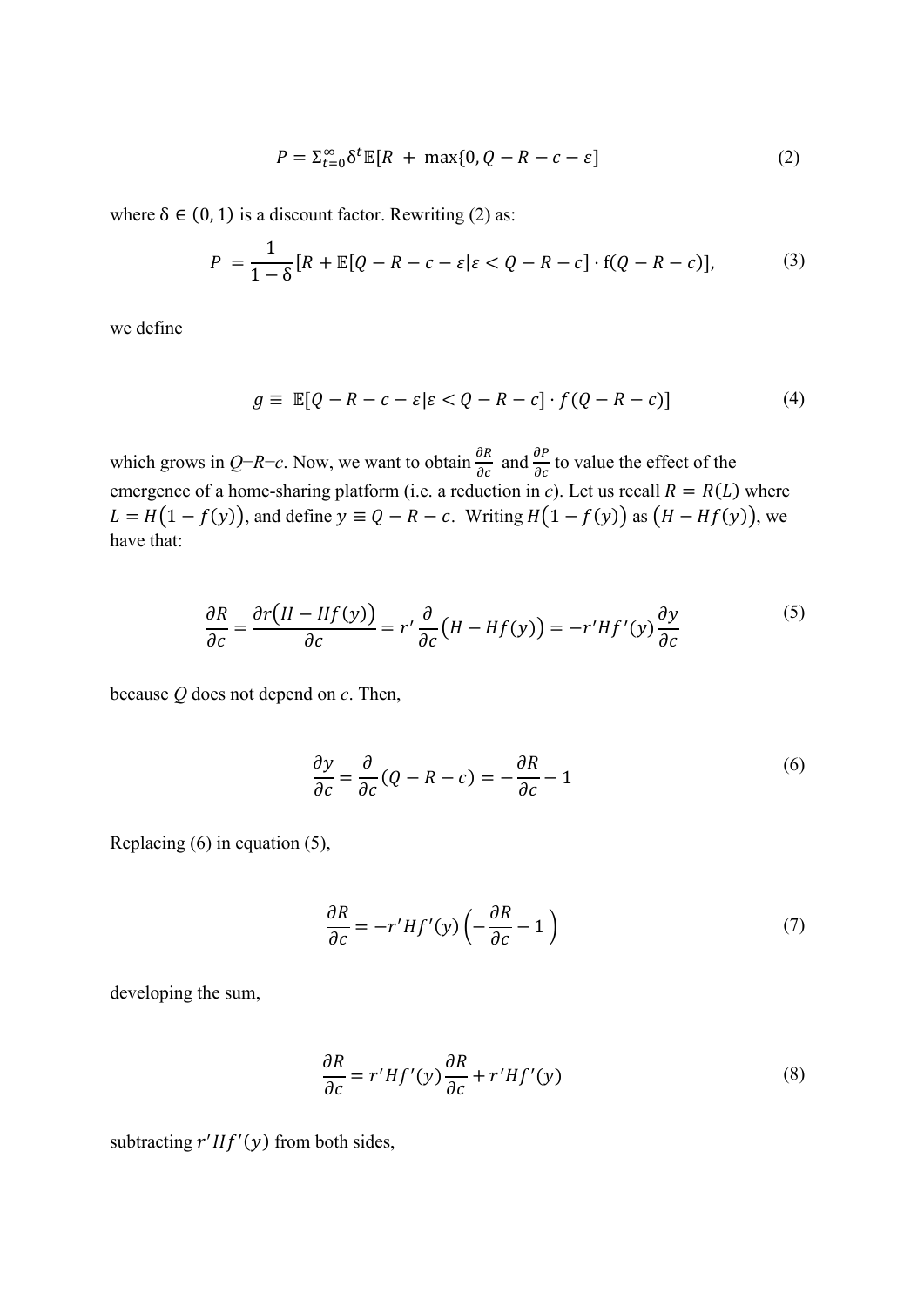$$
\frac{\partial R}{\partial c} \left( 1 - r' H f'(y) \right) = r' H f'(y) \tag{9}
$$

dividing both sides by  $1 - r' H f'(y)$ 

$$
\frac{\partial R}{\partial c} = \frac{r'Hf'(y)}{1 - r'Hf'(y)} \in (-1, 0)
$$
\n(10)

that is, long term rental rates increase as the short-term rental market operation costs decreases. As for the housing price, it can be written as

$$
P = \frac{1}{1 - \delta} \big( R + g(y) \big) \tag{11}
$$

Then, differentiating *P* with respect to *c*,

$$
\frac{\partial P}{\partial c} = \frac{1}{1 - \delta} \left( \frac{\partial R}{\partial c} + \frac{\partial g}{\partial y} \frac{\partial y}{\partial c} \right)
$$
(12)

Writing  $\frac{\partial g}{\partial c} \equiv g'$ , and since Q does not depend on c and  $\frac{\partial c}{\partial c} = 1$ ,

$$
\frac{\partial P}{\partial c} = \frac{1}{1 - \delta} \left( \frac{\partial R}{\partial c} + g' \left( -\frac{\partial R}{\partial c} - 1 \right) \right) \tag{13}
$$

Reorganizing,

$$
\frac{\partial P}{\partial c} = \frac{1}{1 - \delta} \left[ \frac{\partial R}{\partial c} - \left( 1 + \frac{\partial R}{\partial c} \right) g' \right]
$$
(14)

is even more negative than (10). Therefore, house prices should increase more with the arrival of the peer-to-peer accommodation market associated to a fall in *c* than short-term lets.

Our Airbnb data on the number of listings per borough comes from AirDNA, a website providing information on 10 million vacation rentals across 80,000 cities of active listings in different temporal moments since 2016Q3. The average monthly private rents, recorded by City Hall's London Datastore per 12 month rolling period, were also obtained at the borough level. We considered the interval overlapping with AirDNA data; hence,  $t_{rent}$  = 2016Q1, 2016Q3, 2017Q1 ... 2019Q1 ( $T_{rent} = 10$ ). There are six groups of rents: *room*,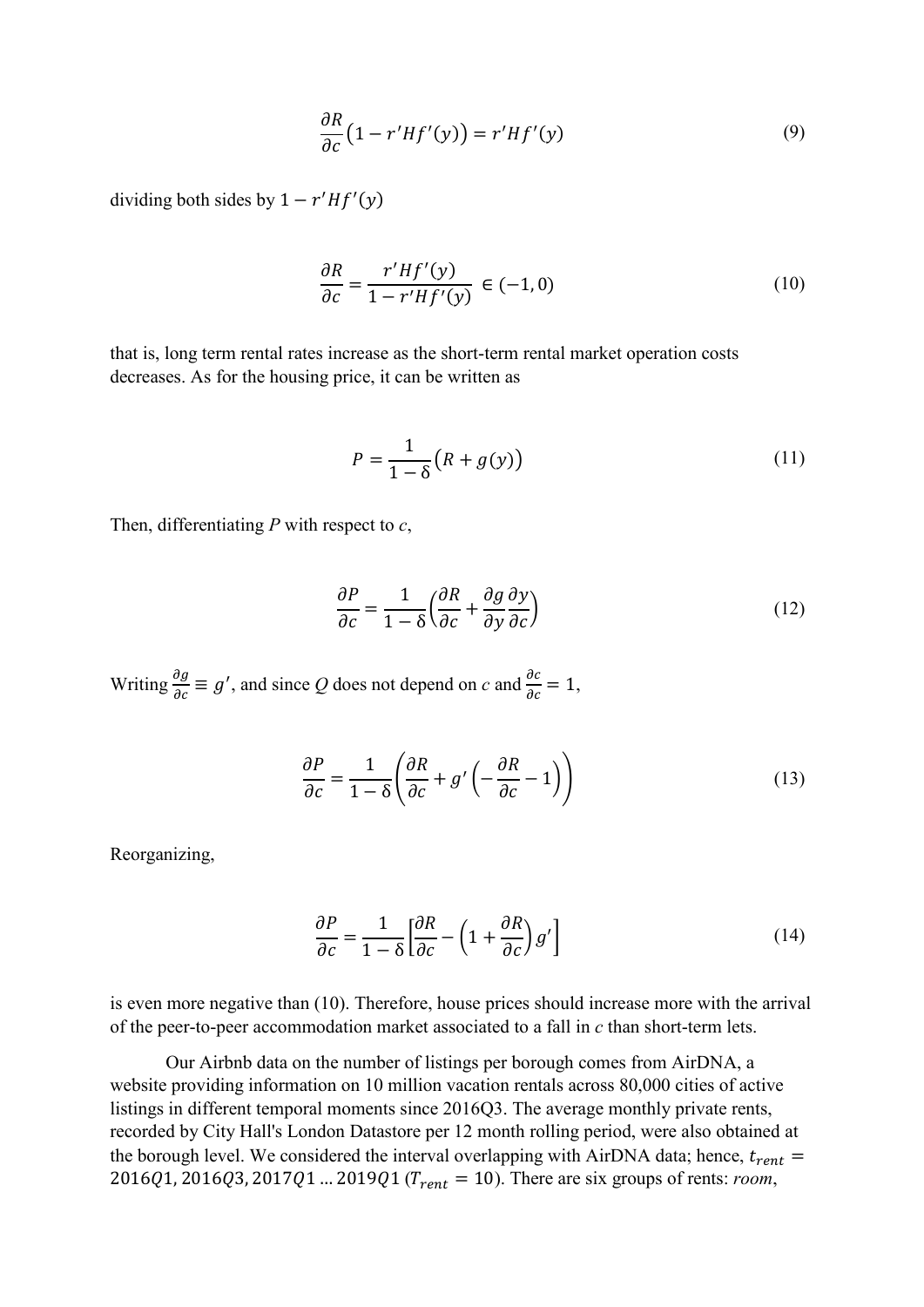*studio*, *one-, two-, three-, four- or more bedroom*, and *all categories*. The annual mean of property prices, by the GLA from Price Paid Data, comes from the Land Registry website and is available for the years ending in every quarter from June 2009 to December 2017 (Land Registry, 2020). Here,  $t_{house} = 2015Q4$ , 2016Q1, 2016Q2, 2016Q3 ... Q42017 ( $T_{house} =$ 6). Because house prices are a total, while rents are monthly payments, both will be logarithm-transformed so that their associated coefficients can be compared in relative terms. The empirical models are of the form,

$$
\log Y_{b,t} = \beta_0^Y + \beta_1^Y Airbnb_{b,t} + \beta_2^Y \log Y_{b,t-1} + \Sigma_{t=1}^{T-1} B_t^Y D_t + u_{b,t}^Y
$$
 (15)

where  $Y_{tb}$  is either rents (of one of the six categories) or house prices, in period  $t$  and borough b;  $\beta_0^Y$  is the corresponding regression intercept;  $Airbnb_{b,t}$  is the number of listings in borough *b* and period *t* (and hence,  $\beta_1^Y$  are the coefficients of interest); log  $Y_{b,t-1}$  is a lagged term of the dependent variable;  $D_t$  are time dummies for each periods except the base (and hence  $B_t^Y$  are time effects); and  $u_{b,t}^Y$  is a borough- and time-dependent error term.

The estimation technique we use is the System GMM devised by Arellano and Bover (1995) and enhanced by Blundell and Bond (1998). This fits our dynamic data panels with small *T* and large *N*, and accounts for possible fixed effect and idiosyncratic heteroskedastic errors correlated within individual observations. Time effects and a lagged term of the dependent variable (to control for price stickiness) have been used as instruments. Furthermore, we verify with data from the same source whether Airbnb presence and income (average income of tax payers) or education (highest level of qualification held) indicators seemed not statistically significantly related; hence the orthogonality condition needed (that changes in the instrumenting variables are uncorrelated with the fixed effects) is likely to be satisfied.

We estimate (15) for seven dependent variables (six for each category of rents and one for house prices as dependent variables) and their results are presented in Table 1.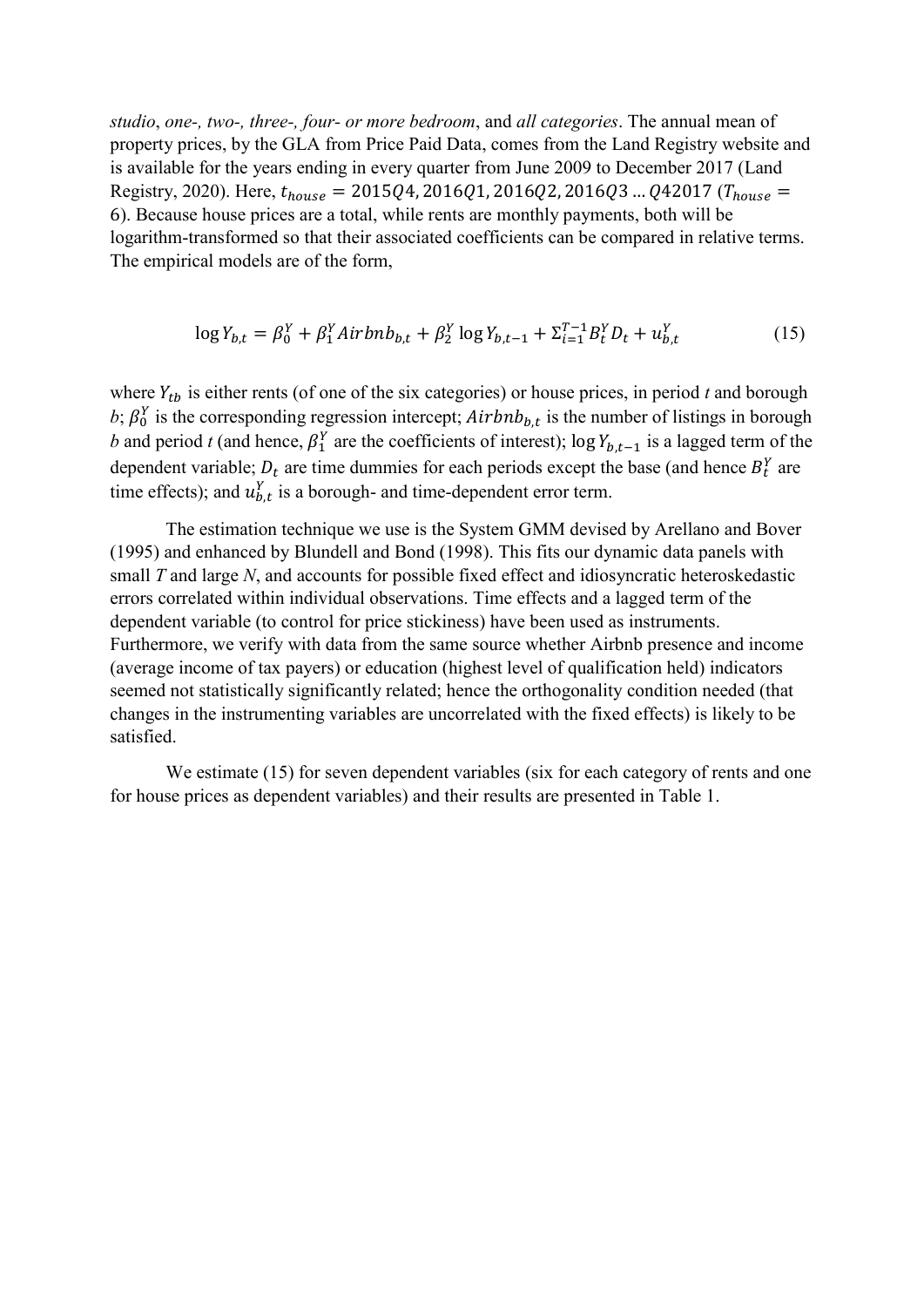|                   | Rent          |               |               |            |              |               |                | House price   |
|-------------------|---------------|---------------|---------------|------------|--------------|---------------|----------------|---------------|
|                   | Room          | Studio        | 1-bedroom     | 2-bedroom  | 3-bedroom    | 4+bedrooms    | All types      |               |
| Airbnb            | $.0000795***$ | $.0001268***$ | $.0001232***$ | .0001423   | $.000149***$ | $.0002085***$ | $.0001402$ *** | $.0003172***$ |
|                   | (.000012)     | (.0000471)    | (.0000287)    | (.0000355) | (.0000254)   | (.0000355)    | (.0000267)     | (.0000713)    |
| Intercept         | $6.252034***$ | $6.550608***$ | 6.822522***   | 7.021164   | 7.217717***  | 7.424186***   | $7.026427***$  | 12.69178***   |
|                   | (.0213961)    | (.0772391)    | (.043178)     | (.0524288) | (.0448286)   | (.0707366)    | (.0421132)     | (.1044766)    |
| N                 | 187           | 198           | 198           | 198        | 191          | 192           | 198            | 264           |
| Wald $\chi^2$     | 43.81         | 7.23          | 43.81         | 16.09      | 34.31        | 34.60         | 27.62          | 19.81         |
| Prob. $>\gamma^2$ | 0.000         | 0.007         | 0.000         | 0.000      | 0.000        | 0.000         | 0.000          | 0.000         |

Table 1. System GMM regression on log-private gross monthly rent paid and on log-property prices.

Standard errors in parentheses. \*  $p<0.05$ , \*\*  $p<0.01$ , \*\*\*  $p<0.001$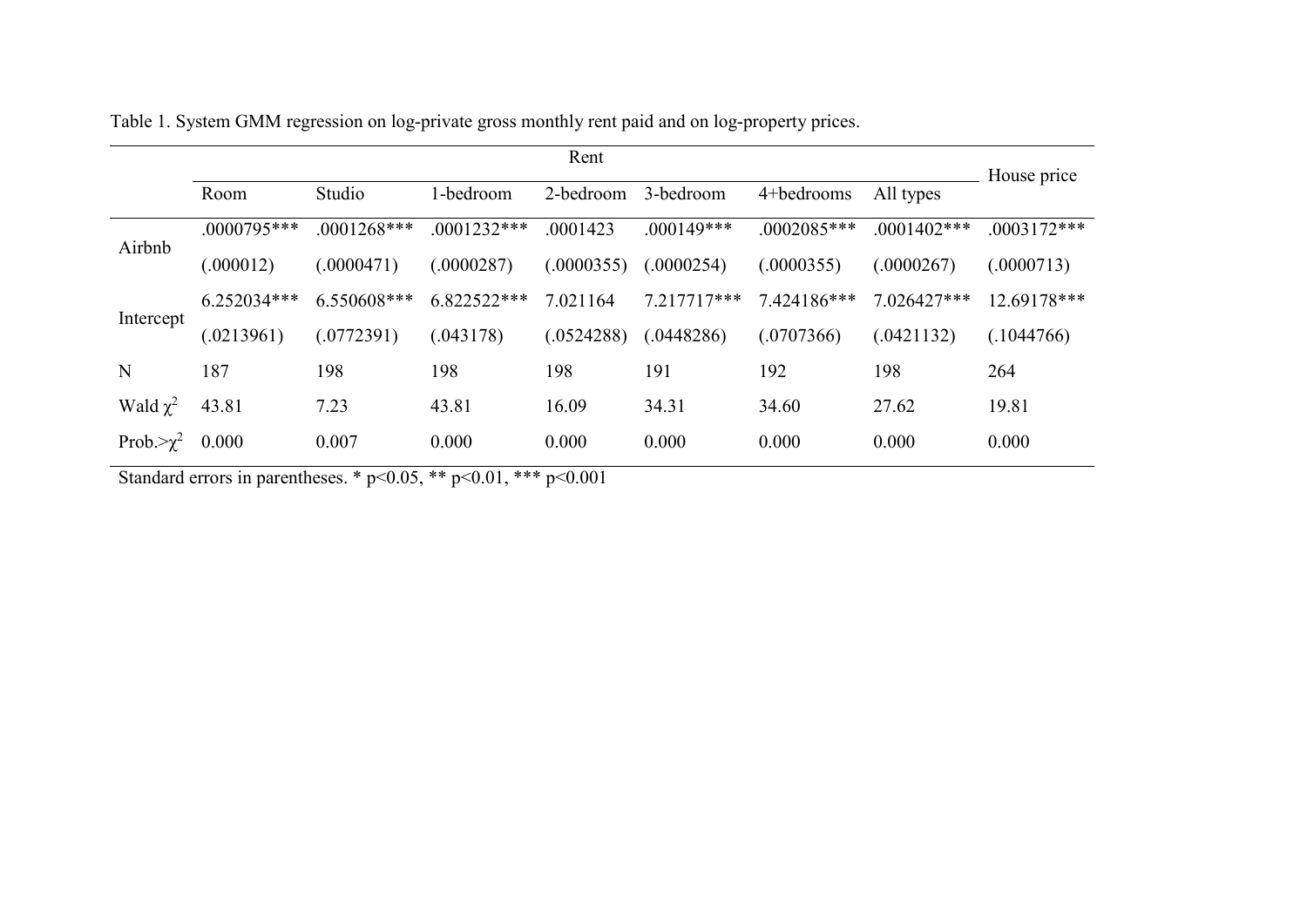As shown, all coefficients are positive and statistically significant; but the increase for a given number of Airbnb listings has been stronger for house prices than for rents, in any category. In particular, 100 new Airbnb listings in the borough provoke a decrease of 0.008%, 0.013%, 0.012%, 0.014%, 0.015% and 0.021% in the average monthly rents of rooms, studios, one-, two-, three-, and four or more-bedroom homes, and all categories, respectively. This is aligned with the intuitive logic that indeed, reduced supply of homes with more alternatives to traditional rentals raise their prices also supported in the model with a negative derivative of rents to the costs of a peer-to-peer platform. However, the last column shows that for each 100 Airbnb listings in a borough, the house price paid is 0.031% more expensive, which is a larger coefficient than any of those associated to rents from different categories.

The results suggest that the presence of Airbnb in London increases house prices and, with less generality and significance, affects long-term rents, in line with the predictions of the theory. The effect on house prices is stronger, because more homeowners are turning to supplying their home in the tourist market (making the supply for residence scarcer and more expensive), and because the fact that more Airbnb listings in one area hints to the profitability of those there, raising the value of a house—which can be rented to tourists, partly or entirely. Most of the time, the resident of a rented home cannot sublet their home to tourists via Airbnb, so they only experience the increase in rents via landlords reducing their supply in favor of tourist accommodation.

This evidence contributes to understanding the impact of Airbnb on city residents. Although renting contracts are rather seen as substitutes (from the perspective of landlords) to tourist accommodation supply, the effect on the former might appear negligible. This does not mean that effects on the cost of living of residents are absent. In fact, they take place via house prices and thus mortgages. Thus, the positive effects of Airbnb—complementing rents of inhabitants—might be offset by the increase in housing costs. However, if the landlord decides to offer their idle property in the short-term holiday market, this increase in costs will be compensated.

This does not imply that public regulation to control the growth of rentals is unnecessary. Besides the economic real estate effects, Airbnb-like platforms and, more generally, mass tourism, have social and environmental costs. Here, the severity of the problem might vary from borough to borough. If the effect is especially stark on rents—which are not only a more precarious form of property for residents, but also a contract where the benefits of Airbnb cannot be perceived—limiting the number of tourist accommodation and incentivizing long-term rentals in the local market could be desirable.

This work is novel in that it shows a positive effect in house prices (and rents), which is often claimed in the public debate but had not been yet demonstrated by the literature. More research is required to verify whether this is true in other cities. It also suggests a possible beneficial effect of Airbnb to homeowners via an increase in the value of their property thanks to this new profitable option, so more research on which socioeconomic or demographic group really perceives this benefit would be useful to determine whether this industry decreases inequality via social inclusion, or just directs more wealth to real estate investment in the expense of the remaining population.